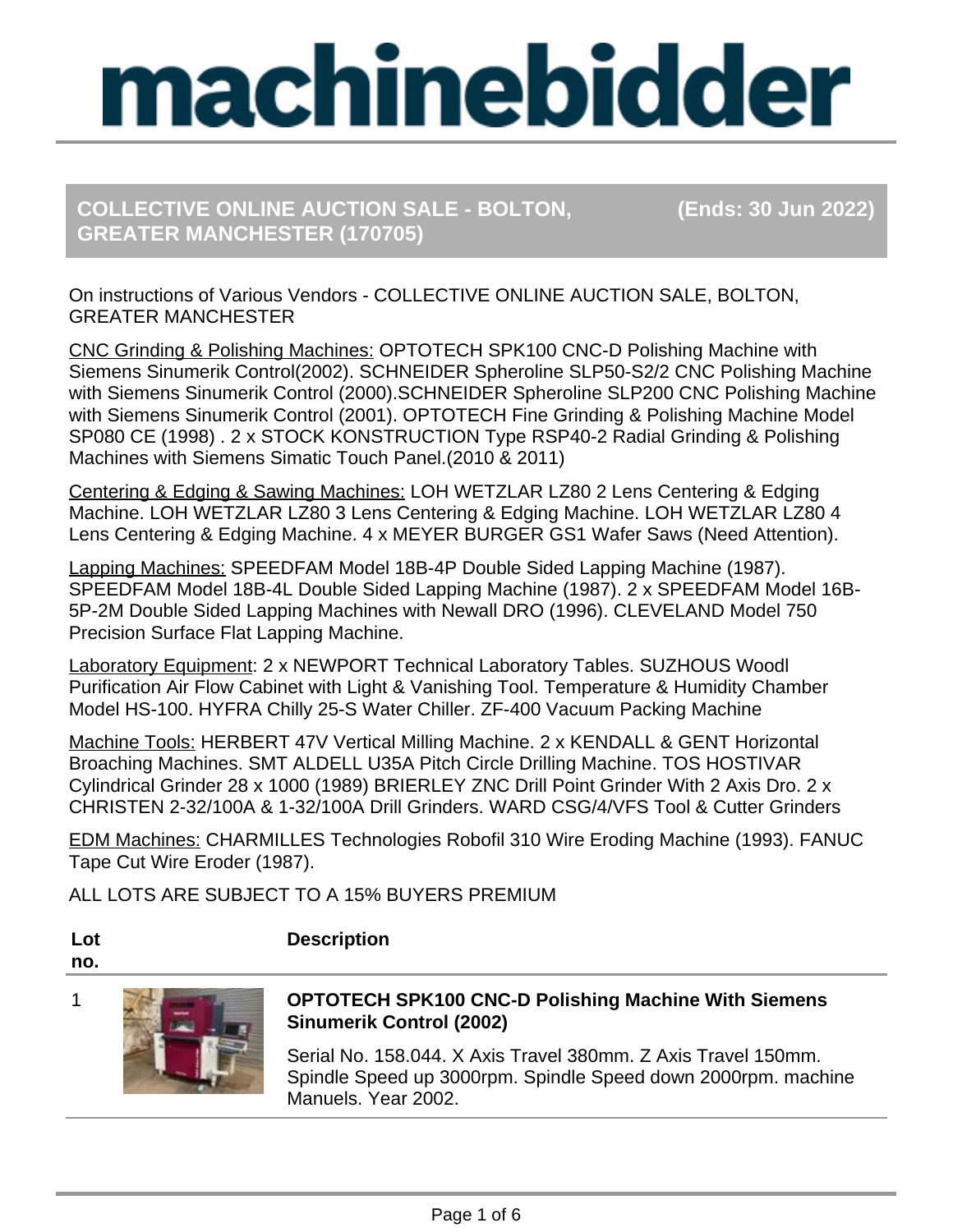#### **Description**

**Lot no.**



#### 2 **SCHNEIDER Spheroline SLP50-S2/2 CNC Polishing Machine With Siemens Sinumerik Control (2000)**

Serial No. 253.002. X Axis Travel 395mm. Z Axis Travel 130mm. B Axis Travel +56/-56 Degrees . Tool Spindle Speeds 50-2000rpm. Work Piece Spindle Speeds 25-2000rpm. Working Range Max Dia. 1/2 Spherical Tool 130mm, Aspherical 100mm with Restrictions. 2/2 Spherical Tool 120mm, Aspherical 100mm with Restrictions, ...



#### 3 **SCHNEIDER Spheroline SLP200 CNC Polishing Machine With Siemens Sinumerik Control (2001)**

Serial No. 226.019. X Axis Travel 280mm. Z Axis Travel 140mm. B Axis Travel 51 degrees. Tool Spindle Speeds 50-1650rpm. Work Piece Spindle Speeds 25-1500rpm. Various Dressing Tooling. Machine Manuals. Year 2001



### 4 **Temperature & Humidity Chamber Model HS-100**

Temperature range -70/100 degrees. humidity range 30-98% r.h. serial no. 090660. interior dims. 400mm x 450mm x 550mm. weight 390kg. power 380v 6kw. Year 2010.



#### 5 **STOCK KONSTRUCTION Radial Grinding & Polishing Machine Type RSP40-2 With Siemens Simatic Touch Panel (2010)**

Year 2010. Dia. of lens 80mm. Axis Rotation in Angle -20/50 (70 Degrees). Axis Rotation in Angle -20/50 (70 Degrees). Spindle Speeds 0-2500rpm. Number of Eccentric Speed 5-65rpm. Machine Manuals



#### 6 **STOCK KONSTRUCTION Radial Grinding & Polishing Machine Type RSP40-2 With Siemens Simatic Touch Panel (2011)**

Year 2011. Dia. of lens 80mm. Axis Rotation in Angle -20/50 (70 Degrees). X Adjustment +/- 40mm. Spindle Speeds 0-2500rpm. Number of Eccentric Speed 5-65rpm. Machine Manuals



#### 7 **OPTOTECH Fine Grinding & Polishing Machine Model SP080 CE ( 1998)**

Serial No. 180.210. Tool Spindle Speeds 2500rpm. Workpiece Spindle Speeds 2500rpm. Adjustable Angle Work Head. Year 1998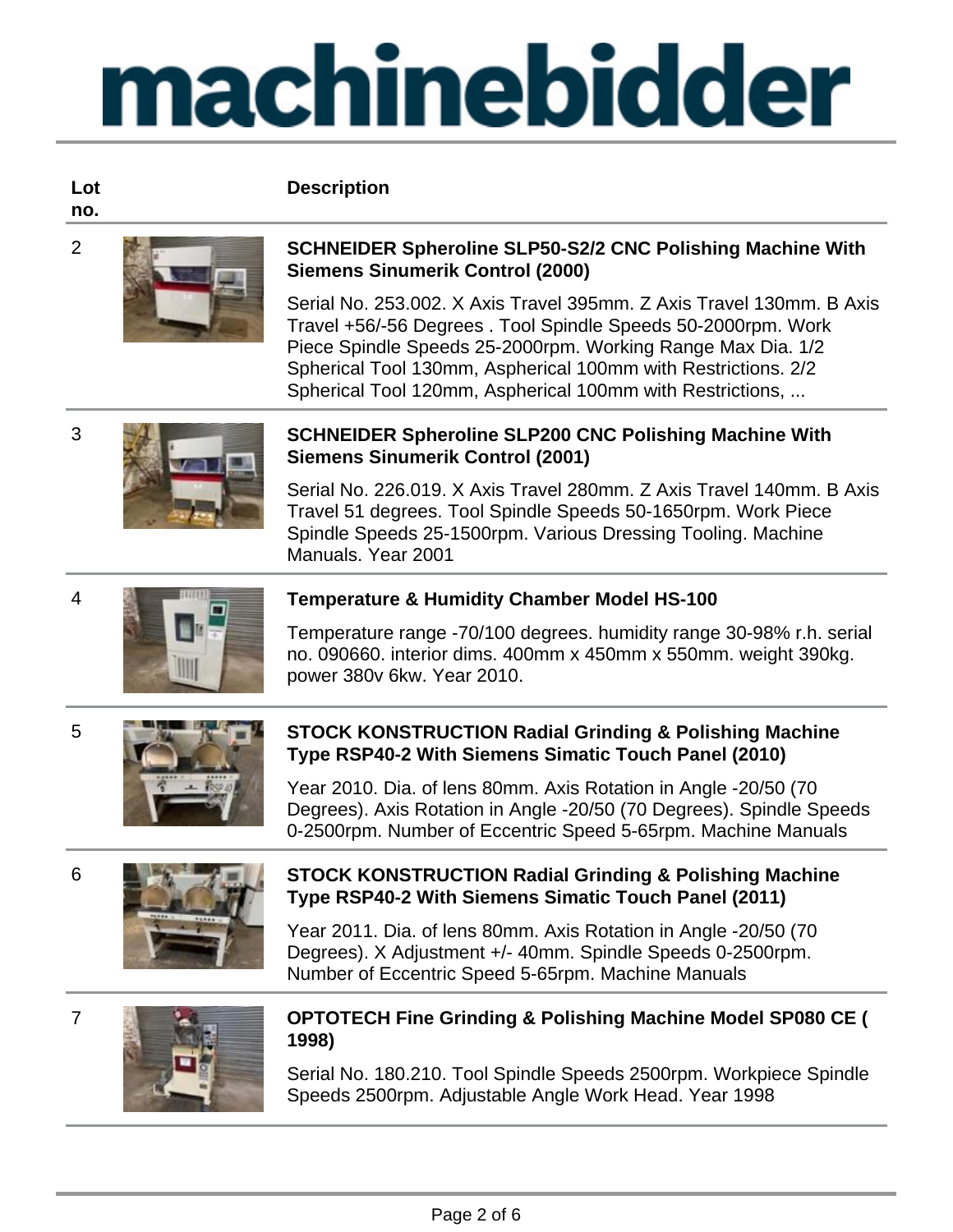| Lot<br>no. | <b>Description</b>                                                                                                                                                      |
|------------|-------------------------------------------------------------------------------------------------------------------------------------------------------------------------|
| 8          | SPEEDFAM Model 18B-4P Double Sided Lapping Machine (1987)<br>Serial No. 111367. Year 1987                                                                               |
| 9          | SPEEDFAM Model 18B-4L Double Sided Lapping Machine (1987)<br>Serial No. 111366. Year 1987                                                                               |
| 10         | LOH WETZLAR LZ80 2 Lens Centering & Edging Machine<br>Serial No. 2445, Year 1976                                                                                        |
| 11         | LOH WETZLAR LZ80 3 Lens Centering & Edging Machine (1979)<br>Serial No. 2526, Year 1979                                                                                 |
| 12         | LOH WETZLAR LZ80 4 Lens Centering & Edging Machine                                                                                                                      |
| 13         | SPEEDFAM Model 16B-5P-2M Double Sided Lapping Machine With<br>Newall DRO (1996)<br>Year 1996. Dia. of Upper Plate 44.1/2" (1130mm). 25kva 3 Phase<br><b>Transformer</b> |



#### 14 **SPEEDFAM Model 16B-5P-2M Double Sided Lapping Machine With Newall DRO (1996)**

Year 1996. Dia. of Upper Plate 44.1/2" (1130mm). 25kva 3 Phase **Transformer**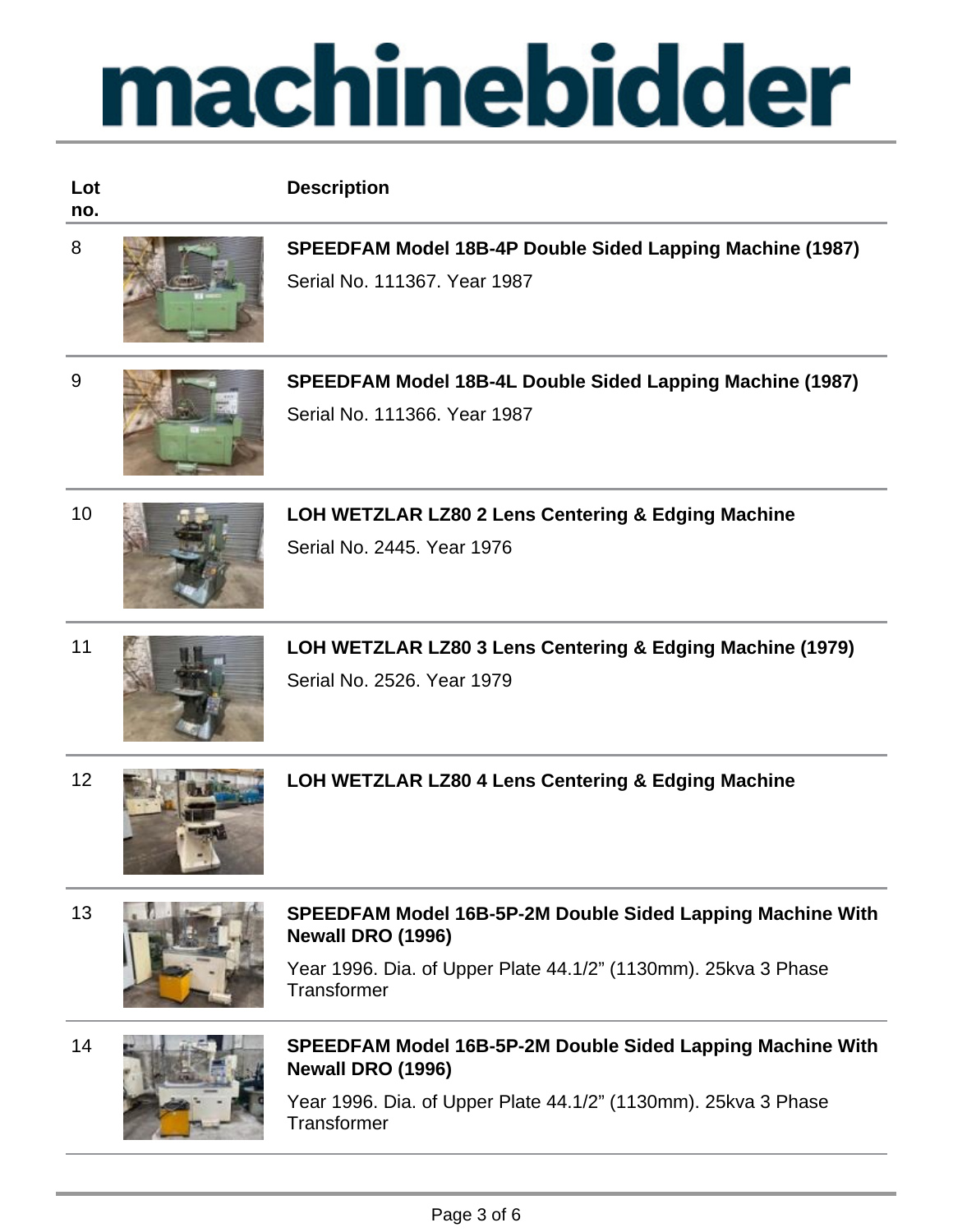#### **Lot Description**

**no.**



## 15 **ZF-400 Vacuum Packing Machine**

Sealing Length 400mm x 10mm Width. 2 pieces

### 16 **HYFRA Chilly 25-S Water Chiller (2010)**

Serial No. 10120459. Cooling Capacity 2500w. 32 Degrees. Ambiant Max Temp 32 degrees. Admissible operating pressure 29.50bar. Quantity of refrigerant 83kg. 240v. Year 2010



### 17 **4 x SELECTION Of Meyer Burger Gs1 Wafer Saws (Need Attention)**

18 **SUZHOUS Woodl Purification Air Flow Cabinet With Light & Vanishing Tool**

Mobile. 240v. Slide up / down window



# 19 **CLEVELAND Model 750 Precision Surface Flat Lapping Machine**

Table Size 30" (762mm). Includes 2 retaining rings

| × |             |
|---|-------------|
|   |             |
|   | ł<br>٠<br>× |



# **NEWPORT Technical Laboratory Table**

Work Table Dimensions. 1800mm Length x 1200mm Width





# 21 **NEWPORT Technical Laboratory Table**

Length 2000mm x Width 1500mm x Height 840mm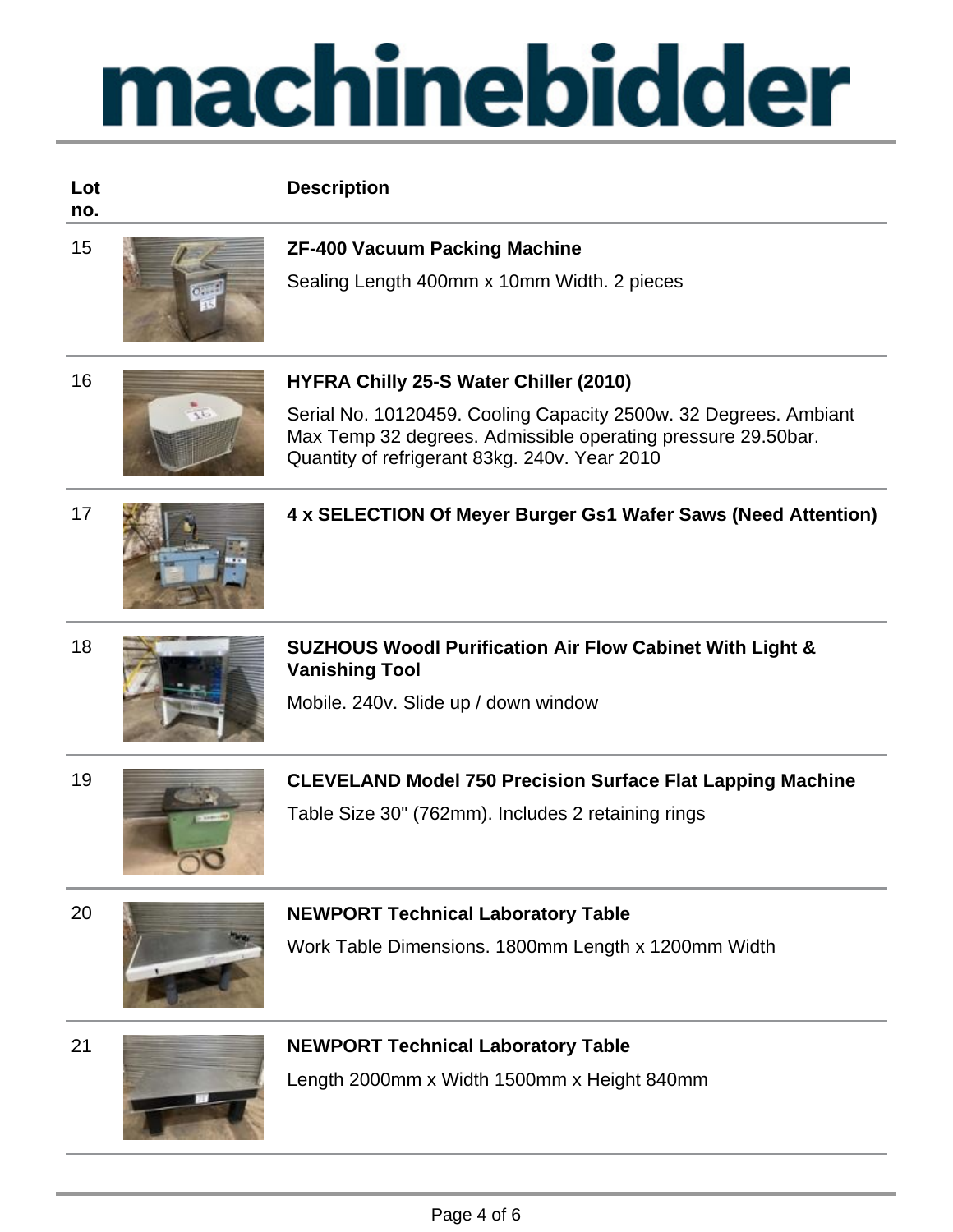#### **Lot no.**

### 22 **CHARMILLES Technologies Robofil 310 Wire Eroding Machine ( 1993)**

\*Cooler To Right Of Machine Not Included One To Left Is\* Max. workpiece size workpiece size: 850 x 500 x 400 mm. X/Y/Z travels 400mm x 250 mm.Maximum workpiece weight 100kg. UV travel 400 x 250 mm. Programmable Z-stroke 0 to 400 mm. Collision protection X Y Z U V. Taper angle +/- 30 degrees. Table ...



# 23 **FANUC Tape Cut Wire Eroder (1987)**

X/Y/Z travels 350/250/250 mm. Y axis 250 mm. Z axis 250 mm. Max. workpiece length 450 mm. Max. workpiece width 350 mm. Max. workpiece weight 300kg. Fanuc Control.



# 24 **BRIERLEY ZNC Drill Point Grinder With 2 Axis DRO**



# 25 **CHRISTEN 2-32/100A Drill Grinder**

2-32mm Capacity

**Description**



# 1-32mm Capacity. 6" Wheel Size. Max Rpm 3500